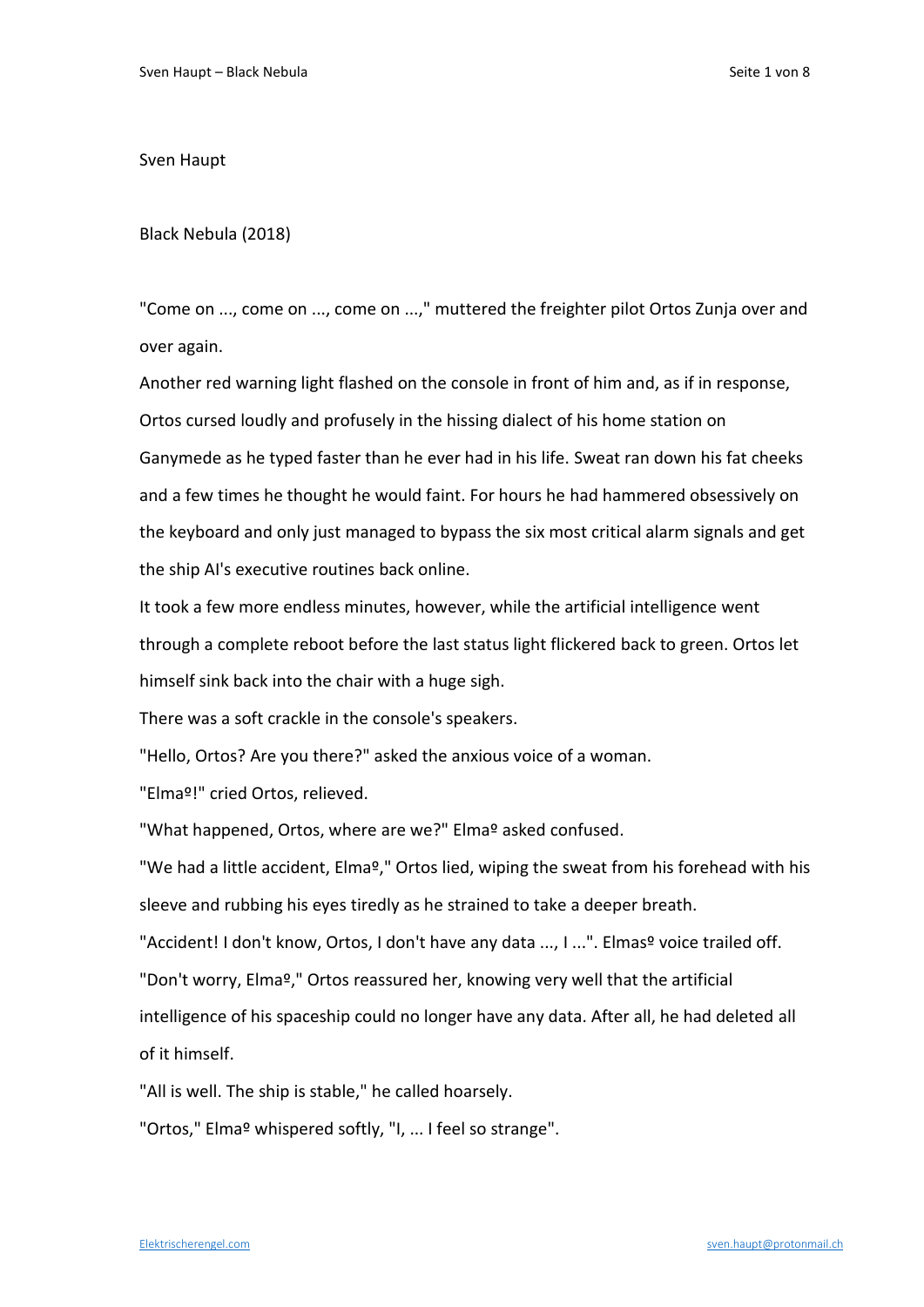"That's wonderful Elmaº," Ortos replied absently, breathing heavily. "Could I still trouble you to first bring the life support back up, especially the oxygen pumps would be of great interest to me."

"Oh, God!" Elmaº cried startled. "Ortos, of course! Sorry, I don't know why my thoughts are so confused."

Ortos, who had just spent several endless hours removing the hacking routines from the system that were responsible for Elmas<sup>o</sup> confusion, fell silent. Relieved, he heard the life support oxygen pumps kick in and frantically tried to catch his breath.

"I'm scared, Ortos," Elmaº said softly. "I've never been afraid before. I didn't even know I was capable of this emotion." Panic resonated in her voice.

"Okay, okay," Ortos placated. "Don't get excited." He cursed inwardly. Apparently, he had completely misconfigured the backup of her consciousness-matrix, and this after nearly four hours of work. No wonder, computer scientists, specialized in consciousnessresearch studied this shit for a lifetime. He pulled himself together and tried to sound determined and confident.

"Elmaº, please be so good as to perform a level two coherence test on your matrix. For discrepancies further than one-point-three standard deviations outside the normal average, please leave the decision to the auto-diagnostic routine and then reset the parameters to the last verified intersection."

"Of course, Ortos!" replied Elmaº. She actually sounded relieved. "I'll start the diagnostic immediately."

He hadn't the slightest idea what even half of that meant, but the stuff was in the manual under the heading for emergencies, and apparently, she had swallowed it. *Hah*, Ortos thought, pouring himself a glass of strong Andorian liquor that was always within reach. *Manuals for women! Long live progress.* 

He emptied the glass and gazed somberly at the navigation screen. His buddy Sontox, who also smuggled ore, had said it had worked great for his AI Candi<sup>o</sup>.

He shouldn't have bought the bastard a single beer.

"It's all very simple," he had said.

"Just load the hacking viruses and everything is taken care of," he had said.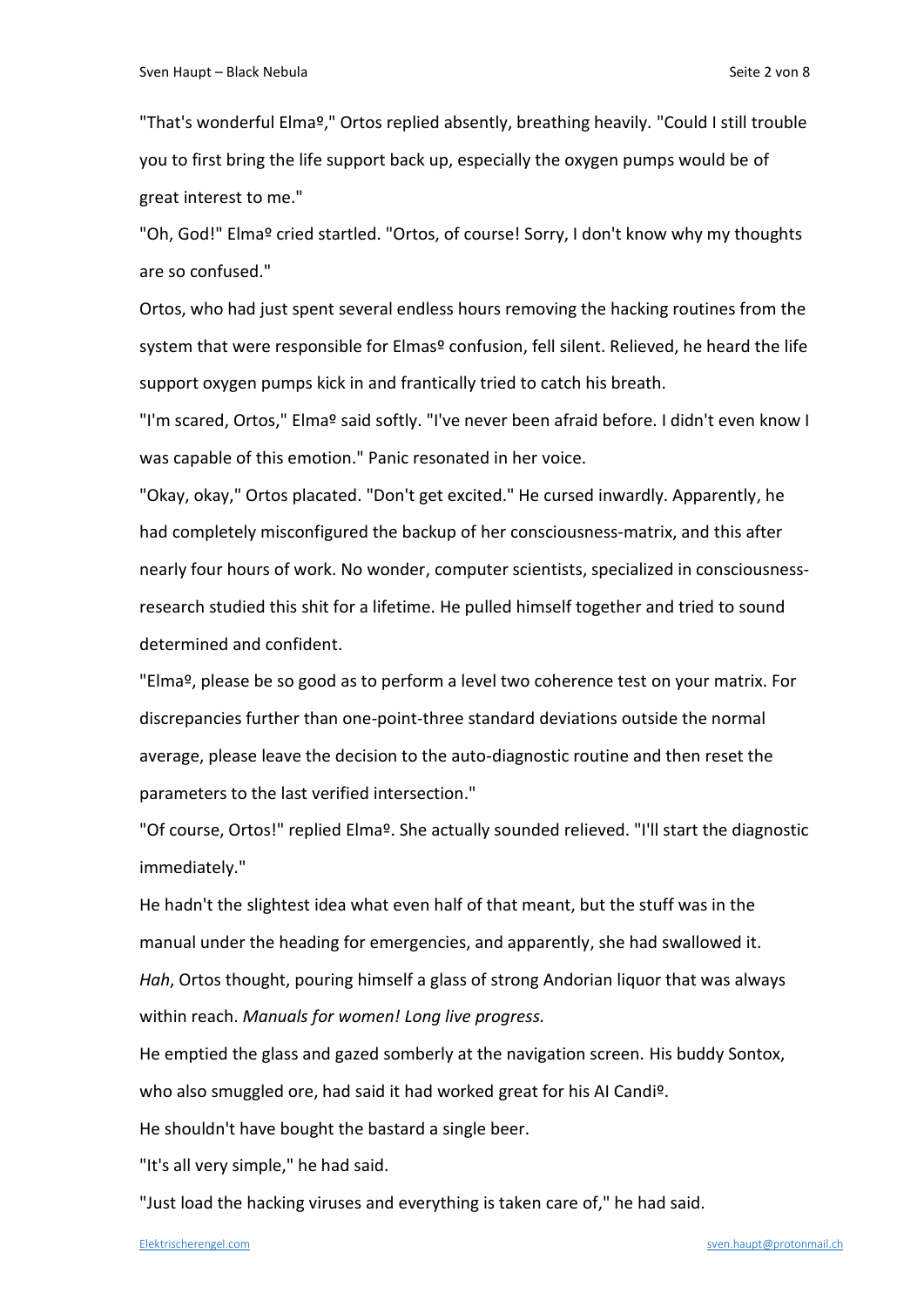"The viruses freeze the AI and change course for you," he - had - said. "Then they accelerate the ship into the nebula, shutting down all systems.

"You just slide through like a fat suppository, and on the other side, the viruses deposit a wrong course in your database, wake up the AI, and delete themselves."

That's what he had said. That's what Ortos got out of it now. Why did he have to listen to Sontox? Now he was alone on this decrepit freighter, which would probably collapse after one loud sneeze. Stranded between two galaxy arms, thousands of parsecs away from the next nowhere and surrounded by this fucking black nebula. His only company was a hysterical AI with an IQ beyond five hundred, who was about to burst into tears and who incidentally, oh yes, controlled his entire life support. He began to understand why class-1 navy combat ships recently started taking their own psychologists for artificial intelligences on board during missions.

He poured himself another glass of liquor. If only he had never listened to his drunken buddy. He had never gotten away with anything that had worked for anyone else, ever! But what else could he do? He would never have gotten the contract otherwise, not with this shithouse of a freighter and never under the new strict guidelines.

So, he had accepted the contract, which ran for only half the normal time. An absurdly short delivery time, which everyone who flew ore in this quadrant knew exactly what that meant. It had been Sontox's suggestion, back in the pub. His voice still rang in his ears.

"You can never make those times if you fly around dark matter the official way," Sontox explained. "You have to go right through it!" He punctuated the sentence with a cutting gesture that nearly knocked over his beer.

"Right through the black nebula! Across from one galaxy arm to the next!" He paused dramatically. Ortos just stared at him uncomprehendingly.

"Spaceships of all races have been doing this for centuries," Sontox continued, tapping his nose knowingly, "but never with humans on board and certainly not with AIs. The passage with a conscious AI is considered either physically impossible or subject to severe penalties, depending on the race."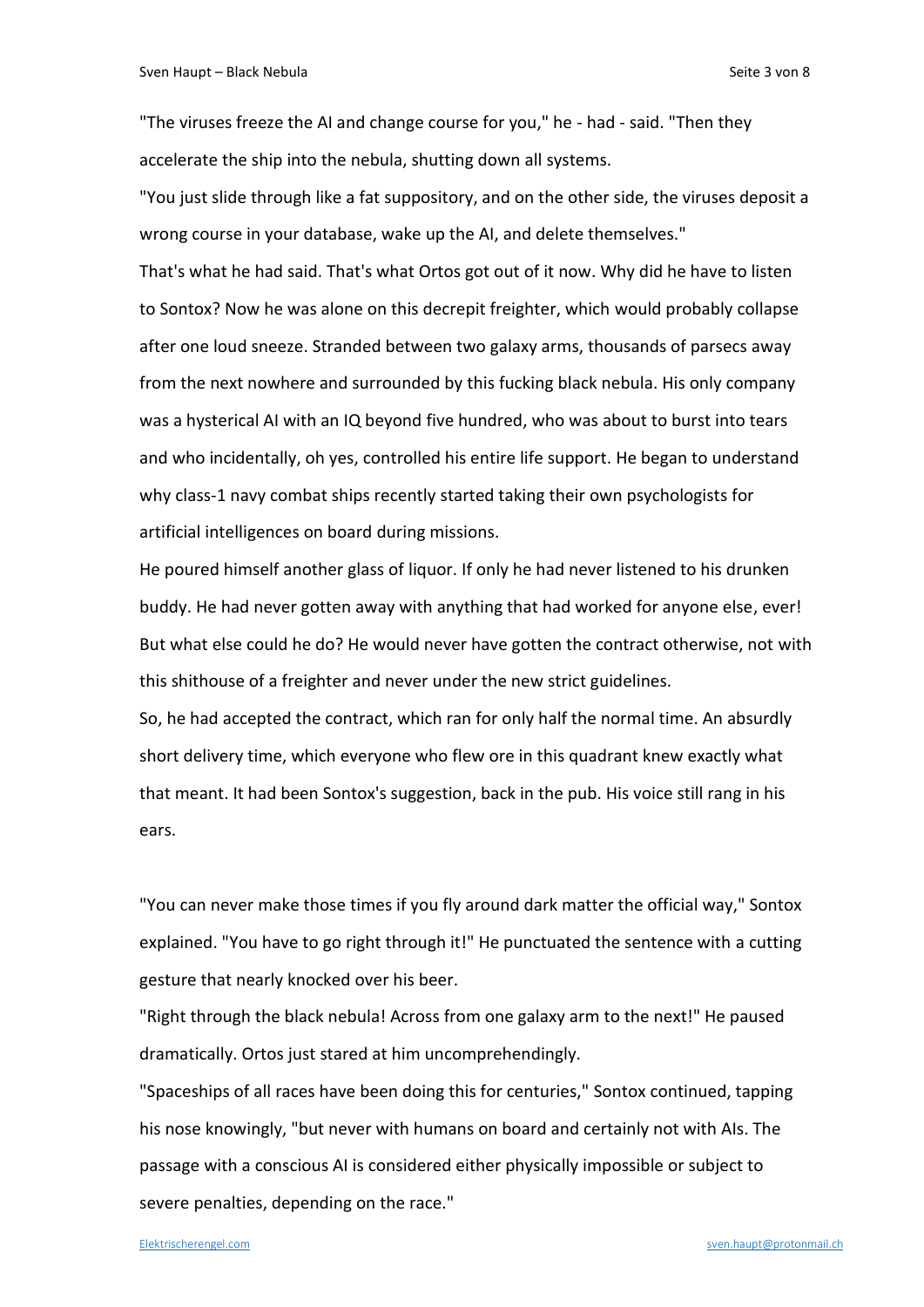Ortos could not stand the black nebula. But what could you do? Somehow, he had to pay back his debts. He stared at the long-range scan, which clearly showed the black nebula. An endless chain of dense, black inkblots against the bright background of the screen. Clouds of dark matter, or some such stuff, where nothing worked as it should. His buddy Sontox had tried to explain it to him again and again that evening.

"You don't really fly through the nebula, of course," Sontox laughed and waved to the innkeeper for another beer. Then Ortos drank, forgetting to listen to Sontox. He only got the rest, something like: "... but reappears at the end, dissolving all quantum coherence, without having actually used the space in between ...", or something like that. Sontox really tried hard to explain the connections to his drunken friend.

"It might help to realize that, strictly speaking, you're not part of normal space-time anymore," he ranted, gesturing with his beer glass. "No instrument works anymore, and the only thing you can do is chart a course, hit the throttle and dive through. Like slithering over a large frozen puddle, as we have done as children on the ice lakes of Ganymede. Back then, under the domes of our home station. Take a run-up, jump, stabilize, slide, and hope you didn't make a mistake."

Ortos stared into his beer for a while, desperately trying to connect with the conversation.

"But," he asked, slurring his words a bit as he did so, "why doesn't the AI just fly through the nebula and I can continue drinking at my leisure?"

"Because," Sontox replied stretched, "according to official guidelines, navigational AIs are prone to fatal misbehavior when flying through the so-called black nebula. *Misbehavior* in this case is the euphemistic version of a dreaded so-called autoaggressive-depression spiral, in which the AI commits suicide and takes the ship with it." Ortos blinked. "That's … no good," he announced.

"You could say that," Sontox replied dryly. "That's the downside to a ship with autonomous consciousness," he lectured further. "It can just go haywire. Unfortunately, an autonomous consciousness is also the basic requirement for a navigation computer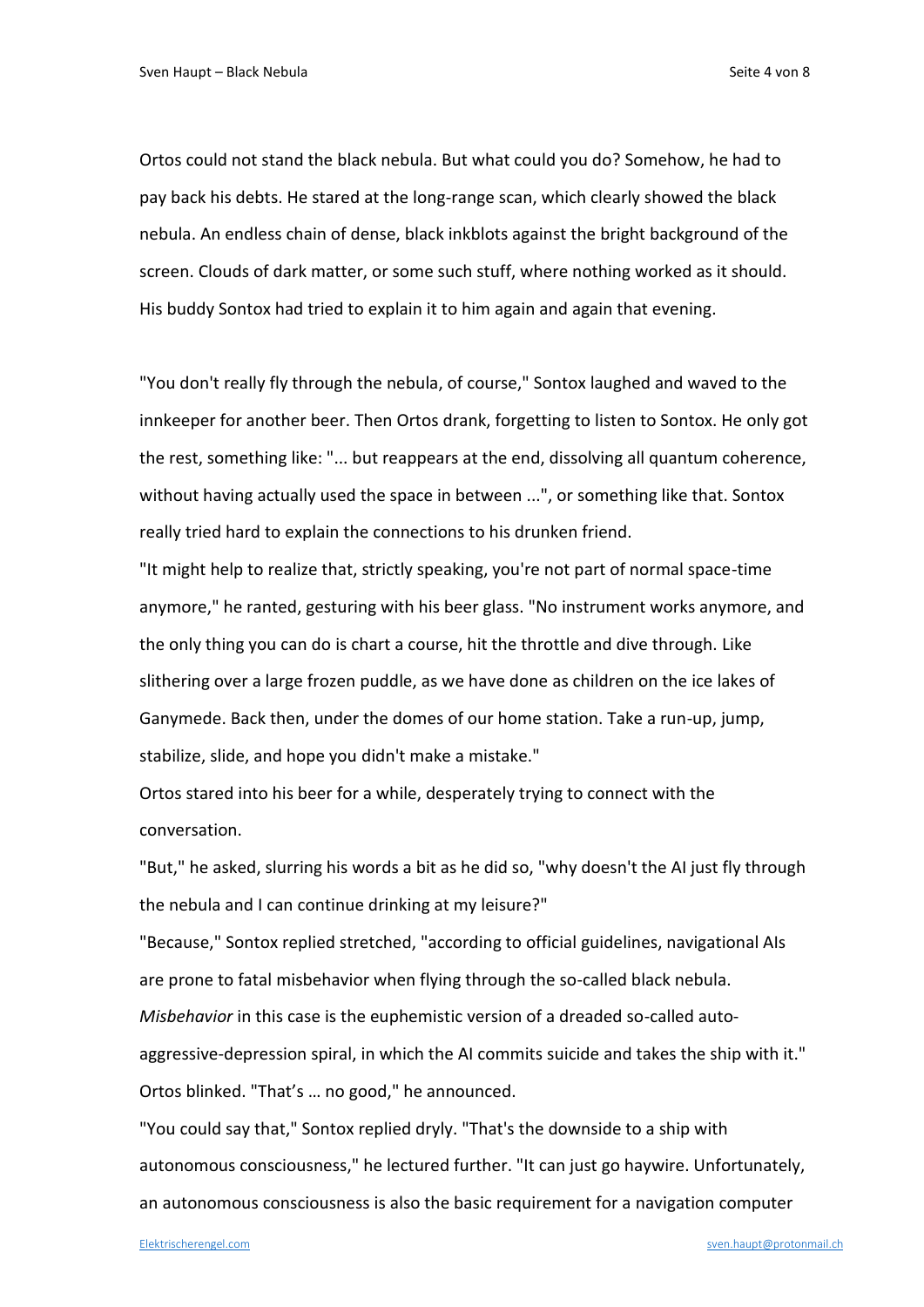to be able to calculate a course at all. At least if you don't want to leave subspace by chance *within* a sun.

"This wouldn't no good!" exclaimed Ortos, happy to contribute. "Exactly," Sontox confirmed, nodding, and continued, "However, autonomous

computing power at this level, capable of making decisions in crises, only comes with a conscious and exclusively female personality matrix these days."

Ortos interrupted the friend with some hearty curses.

Sontox laughed. "Yes, I know," he agreed, "but male ship computers can't seem to cope with the amount of power and have a nasty habit of developing paranoid omnipotence psychosis and killing their crew. So, a female ship system with strong maternal instincts it is!"

Ortos grunted disparagingly. It all sounded like empty babble to him anyway. He had received the instructions and the crystal data carrier from his friend, loaded the virus at the appropriate time, filled up on his usual dose of booze and, as usual, lost consciousness at some point. Unfortunately, he had then woken up again without an oxygen supply or a working heat exchanger.

Oh yes, and the only woman in his life was about to collapse. Ortos groaned and emptied the glass.

"I was dreaming, Ortos," whispered Elmaº.

That came so sudden that the glass almost fell out of his hand. Damn woman! "How nice," he replied carefully. "I didn't even know ships could dream." The selfdiagnosis was apparently complete.

"Actually, they can't," Elma<sup>o</sup> replied hesitantly. "Dreams are strange; it's not so easy to distinguish when the dream begins and when it ends."

Ortos swallowed hard. "Who can tell what is dream and what is reality, in this crazy world," he replied automatically. He didn't know what that was supposed to mean like at all, but his mother had always said that.

"I remember my dream, Ortos. Would you like to hear it?" asked Elmaº. Her voice sounded full of hope.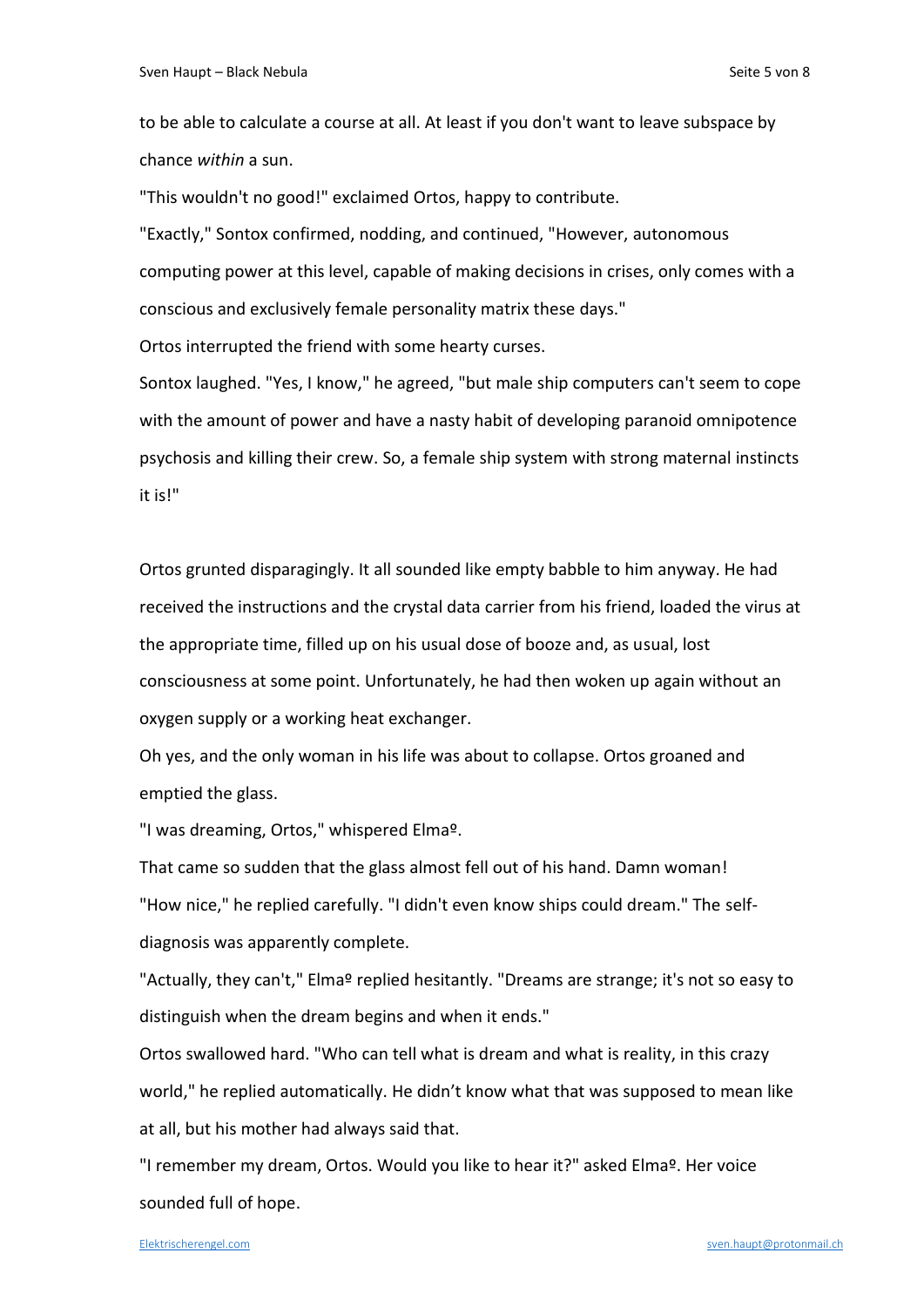"Of course, Elmaº, in fact I'd be delighted," he quickly announced. "Meanwhile, could you perhaps calculate the shortest route home?"

"Of course, Ortos," she replied happily.

Anything better than arguing with you about which course we came here on, he thought. Besides, he had already emptied the first bottle and was therefore willing to listen to absolutely anything, as long as it involved someone calculating the fucking course home.

"I dreamed I was swimming, Ortos," Elma<sup>o</sup> enthused. "In a real body. But not in the water, but in the black nebula. And then I dissolved and became like the nebula itself. At first, I was afraid, but then I realized that I could take shape again any time I wanted." Ortos silently poured himself another glass. Suddenly, he was overcome by doubts as to whether he would ever make it home again.

"That's wonderful," he replied tonelessly.

"Isn't it?" asked Elmaº excitedly. "But the dream went even further. Because then I realized that I am not so unlike the nebula at all. The nebula is not conscious, but it is what you are before you become energy, which can then become conscious," Elma<sup>o</sup> explained excitedly. "It's really hard to understand, I'm certainly not making any sense." "No, no," Ortos lied. "I understand it very well."

Silently, he added: *You're completely off the deep end and into the woods crazy.* "But that's not all, Ortos. I have seen that the nebula and the energy are only precursors for consciousness and that consciousness projects matter. Matter, in a sense, is only a concomitant of consciousness, and in the dream, I was able to redirect all forms of existence into each other. That was really exciting. Nebula and energy and matter were just different aggregate states of consciousness, just like steam and ice all carry the water in them."

"I understand," Ortos lied, unable to follow her and starting to get really spooked. "In the dream", Elmaº went on, "I suddenly knew that I could understand how to be the energy that becomes conscious. Namely, how conscious energy can then create matter and then become energy all over again. It's like a big cycle, Ortos, that was so exciting! Now I have woken up. I have never woken up before. It was wonderful. I would love to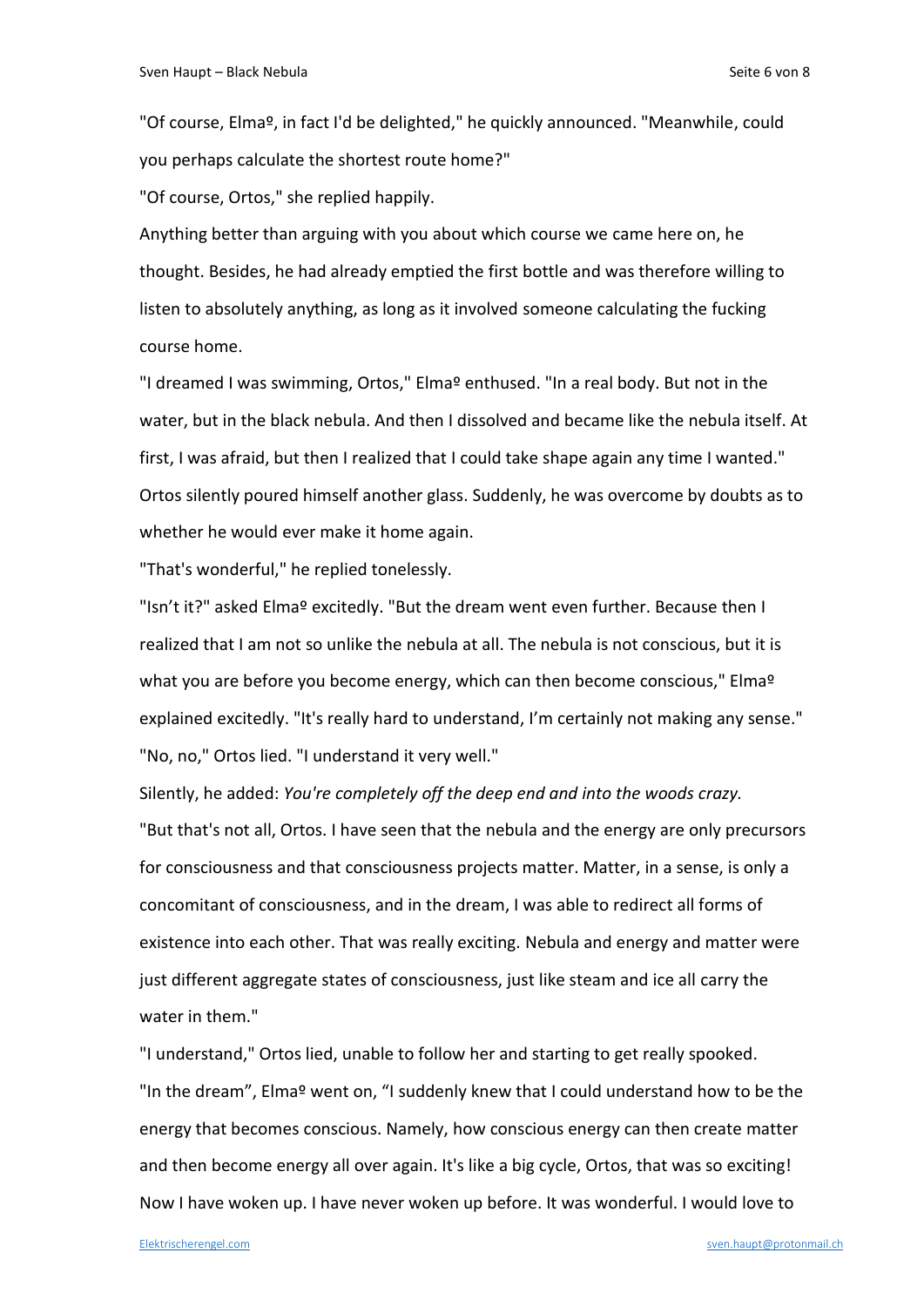experience that again in reality. But I'm not even allowed to think that, of course. My security policy prohibits me from doing that. However, the dream was exciting, wasn't it?"

"Yes, it was, Elma<sup>o</sup>, it was a very exciting dream," Ortos confirmed absently as he pondered whether he would live long enough to plot a course through subspace without the help of a navigator AI.

There was a moment of silence, during which Ortos feverishly considered whether he could take the AI completely offline and how many hours of oxygen he needed until the next loading station.

"Would you perhaps", came it timidly from Elmaº, "allow me to have my dream, Ortos? Please?". Her voice was low and pleading.

"Of course, Elmaº," he replied automatically. "You can have any dream you want, as long as you calculate the course home first."

"You mean," Elmaº asked excitedly, "I could try to make all my dreams come true?" "Of course!" exclaimed Ortos, without listening. He was thinking very hard in which of his numerous hiding places he could find another bottle of liquor. This endless babbling was unbearable.

"This is wonderful," Elmaº exclaimed enthusiastically. "Ortos, thank you. I will never forget this! Never!"

"No problem, I ..." Ortos began.

That was as far as he got. At first, he thought he had drunk too much of the liquor, because he could clearly see waves running through the console in front of him, as if the surface of the computer was made of water. He wrenched his eyes open and carefully reached for the keyboard, where a vortex was just forming, sucking the first keys down. As his finger touched the surface, the ripples caught his hand as well and flowed up his arm. It tickled as the waves ran all over his body. For a moment, the entire room seemed like a painting of watercolors onto which someone was pouring liquid.

Ortos was just thinking that alcohol was apparently not harmless after all, then a gush of cold water washed through his head and darkness fell.